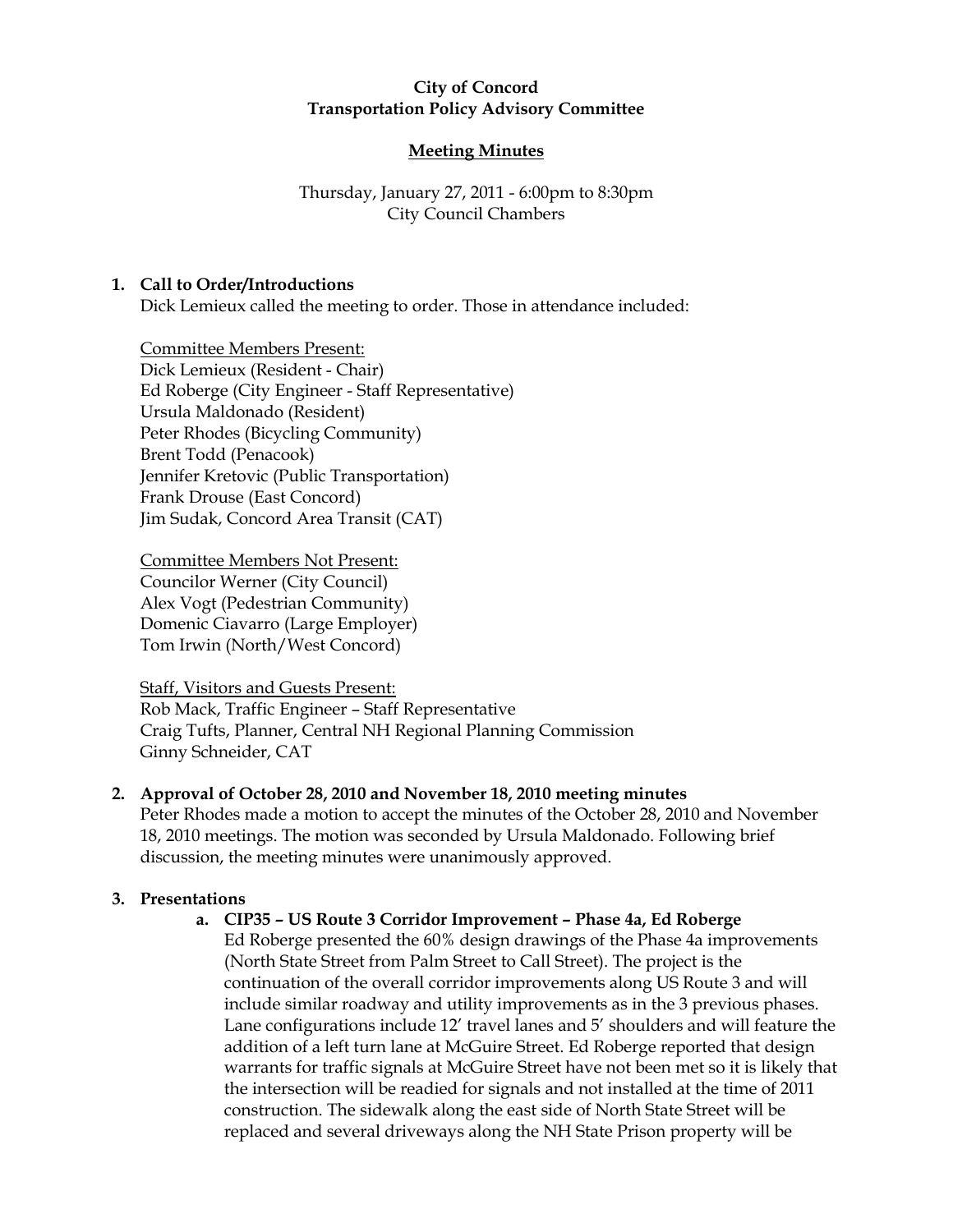closed as a result of access management. Final design should be completed by late March 2011 and construction is expected through the 2011 season.

After a brief discussion, TPAC members supported the design and commended staff and City Council for their steadfastness in completing another section of this priority traffic corridor.

## **b. Bike Master Plan, Craig Tufts, CNHRPC**

Craig Tufts of the Central NH Regional Planning Commission (CNHRPC) presented the 2010 Bike Master Plan via PowerPoint presentation. The key aspects of the master plan effort including project organization, need, purpose and public participation were outlined in detail. Final review of the draft documents is underway and it is expected to forward the final documents to City Council in February for a March 2011 presentation.

As part of the 2010 Bike Master Plan, Craig Tufts also presented the final draft report of the Merrimack River Greenway Trail (MRGT) project via PowerPoint presentation. The brief presentation highlighted on the origins of the project, the public support for it, costs, and potential funding sources. This report will also be presented to City Council in March 2011. The Bike Committee is expected to submit both the 2010 Bike Master Plan and the MRGT project to the Planning Board in February for a March public hearing.

At the conclusion of the presentation, TPAC members unanimously supported the efforts of the project steering committee as well as the members of the Bike Committee and offered comment and insight on improving the presentations. Given that TPAC should endorse the reports to be forwarded to City Council, Ed Roberge indicated that TPAC should formally accept the 2010 Bike Master Plan and prepare a cover report to Council for submission. In that, Peter Rhodes made a motion to accept the 2010 Bike Master Plan. The motion was seconded by Ursula Maldonado. After brief discussion, TPAC unanimously accepted the master plan documents and recommended that staff prepare a cover report to City Council indicating same.

### **4. Public Comment**

There was no public comment at this meeting.

### **5. Consent Reports**

**a. Approval of Subcommittee Nominations**

There were no subcommittee nominations to consider at this meeting.

# **b. Approval of Subcommittee Minutes (Pedestrian, Bicycle, Public Transportation, Traffic Operations)**

The Committee unanimously approved the meeting minutes of the Pedestrian, Bicycle, Public Transportation, and Traffic Operations Committee meetings.

### **6. TPAC Referrals from City Council, Staff and Chair**

**a.** There were no referrals for consideration at this meeting.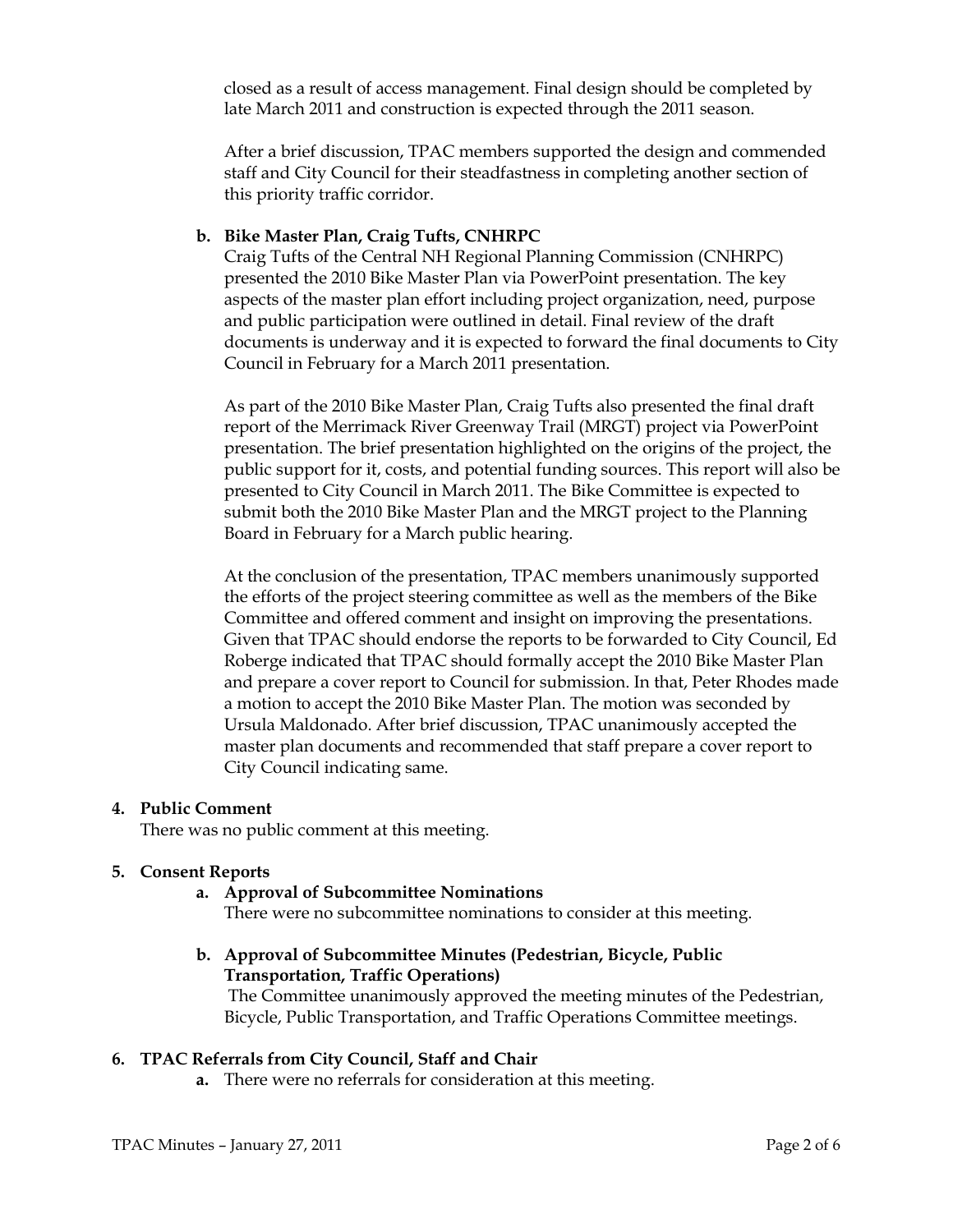#### **7. Status report on subcommittees**

#### **a. Pedestrian Committee, Alex Vogt**

In Alex Vogt's absence, Ed Roberge reported that the Pedestrian Committee met in December and continued discussions on the Walk Friendly Community application. Applications are due on December  $15<sup>th</sup>$  and it will be several months before decisions are made. Alex Vogt reported that the Trail Committee had met in December to walk the area at Russell Martin Park to 13 Rolinda Avenue. The area has some nice woods and some thick brush. The Trail Committee felt that a trail could be blazed and cut over the winter. Next step would be contact the property owner that the easement is on.

The Pedestrian Committee continues to plan for the Green Commute Week (May 20). There is a planning meeting on February 4th at 11:00 AM at Central NH Regional Planning Commission (CNHRPC) office located on Commercial Street. Any ideas or thoughts for events are welcomed. The committee will discuss the Merrimack River Trail project in upcoming meeting. The Pedestrian Committee has indicated support for this project.

A pedestrian accident on Loudon Road was discussed at the December meeting. The pedestrian was walking in the road as the sidewalk had not been plowed. It was night and the pedestrian was wearing dark clothes. Jennifer Kretovic indicated that she spoke to Rob Mack about writing a letter to the editor about winter safety for pedestrians. Jennifer Kretovic indicated that the letter to the editor will be going out in the next day or so to raise safety awareness with pedestrians in the winter months.

#### **b. Bike Committee, Peter Rhodes**

Peter Rhodes reported that the Bike Committee met in December focusing its efforts on completion of the Bike Master Plan and review of the Merrimack River greenway Trail project report. The Bike Committee will be hosting its 3rd public meeting on February 8th at 6:15 PM in City Council Chambers, 39 Green Street for final review of the Bike Master Plan report and findings.

Additional Bike Friendly Community signs will be purchased by members of the committee and staff will coordinate their installation in spring 2011.

Jeff Warner, Engineering staff liaison to the Bike Committee presented the initial plans of the US Route 3 – Phase 4a (North State Street from Palm Street to Call Street) improvement project to the Bike Committee. The committee provided support to the bike facilities shown on the plan.

#### **c. Public Transit Committee, Jennifer Kretovic**

Jennifer Kretovic reported on the recent activities of the Public Transit Committee. With respect to the temporary bus signs, the winter has been particularly harsh. The Committee has a volunteer that is working with BM-CAP staff to keep up with replacement signs.

In August/September 2010, the committee submitted a letter to NHDOT in support of reprogramming AARA funds from purchasing bus shelters to the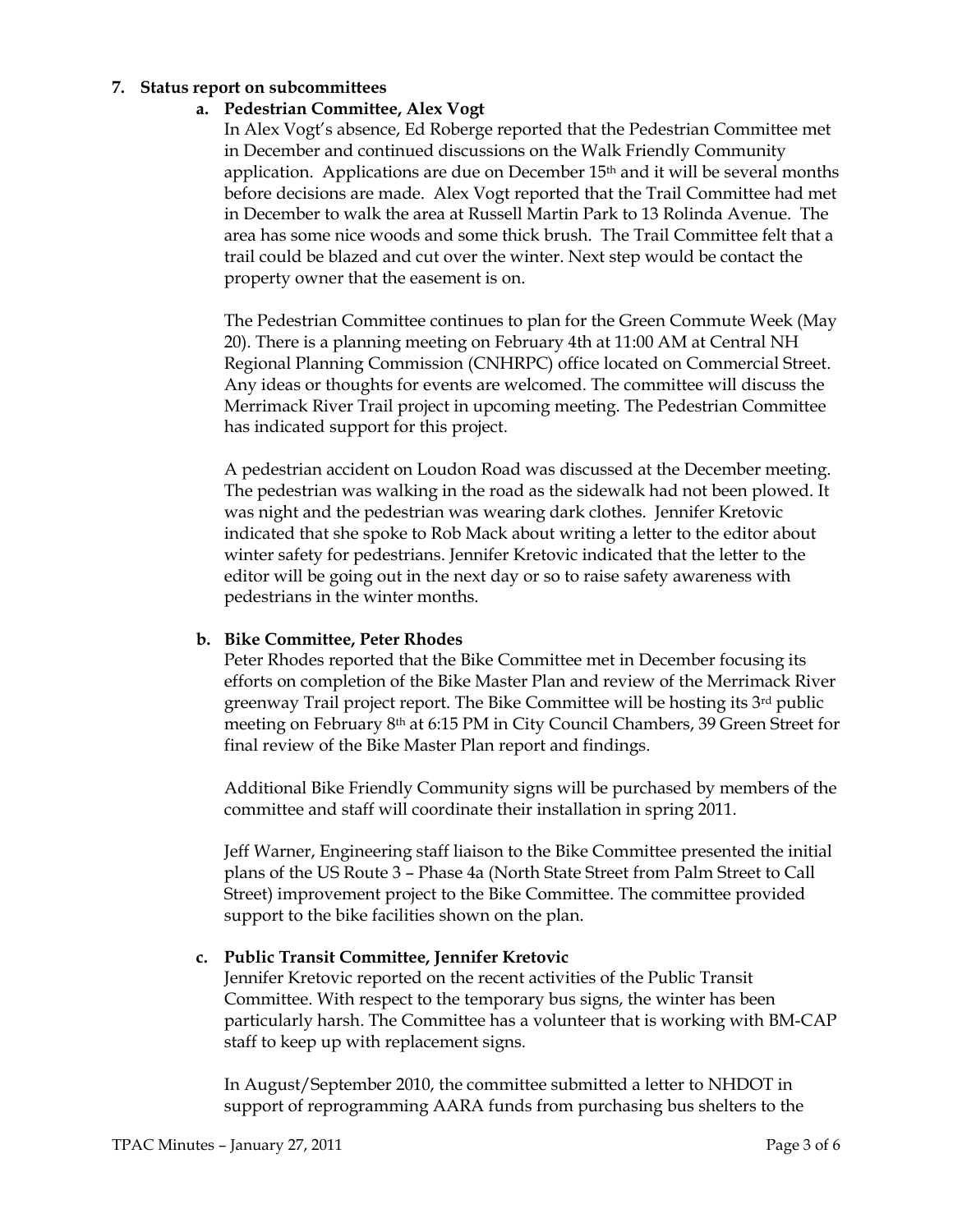purchase of bus stop signs instead. TPAC and City Council approved the letter. Since then, it may not be possible to move the allocation and so we are working on another letter of support, so BM-CAP & CAT may find areas which seem best suited for bus shelters. There are some due diligence issues to work through for the Committee and City Council but were are getting close. We may have to send an email request out to the full TPAC as we near completion of the letter but will follow-up in the coming days.

Some time ago it was recommended that the Public Transit Committee host a daytime meeting in order to allow and accommodate input from CAT's customers. Arrangements have been made with St. Paul's Church to hold the meeting on April 14th from 3 to 5pm. It is in close proximity to the downtown bus shelter, it is accessible and it will be important for riders to understand there is an outlet in the city to share their thoughts and comments.

Jennifer Kretovic also noted that route modifications will be discussed later in the meeting.

### **d. Traffic Operations Committee, Rob Mack**

Rob Mack reported that the Traffic Operations Committee (TOC) met in January and discussed recent issues with school bus flashing light use. Representatives from Concord School District as well as NH State Police were in attendance to specifically discuss issues related to school bus safety and use of flashing lights when loading and unloading students at Concord High School. There has been practice where flashing lights were not used and concerns with safety have been raised. Of concern was stopping traffic completely particularly along North Fruit Street in the vicinity of the day care facility. Following discussion, staff and the school district will continue to work closely to evaluate school bus flashing light use and options to improve facilities.

Rob Mack noted that the school consolidation projects are underway and TOC reviewed site access and logistics plans for the school district. Comments were generated following several public meetings outlining construction schedules and site access. The TOC also considered a request to relocate a handicap parking space along Main Street at the Park Street intersection as well as several other parking and operational issues.

### **8. TPAC Policy Objectives/Programs/Initiatives**

### **a. City-wide Speed and Pavement Marking Policy Update**

Although nothing specific to report on the city-wide speed and pavement marking policy, Rob Mack did indicate that staff as part of the City's Neighborhood Traffic Program has been monitoring speeds and traffic volumes along Community Drive and High Street in Penacook in response to recent neighborhood concerns following the 2010 paving operations. While nominal increases in speed were found, traffic volumes and overall speed was generally low for the neighborhood. Staff will continue to monitor conditions in Penacook in advance of the major US Route 3 corridor project currently in the 2013/2014 program.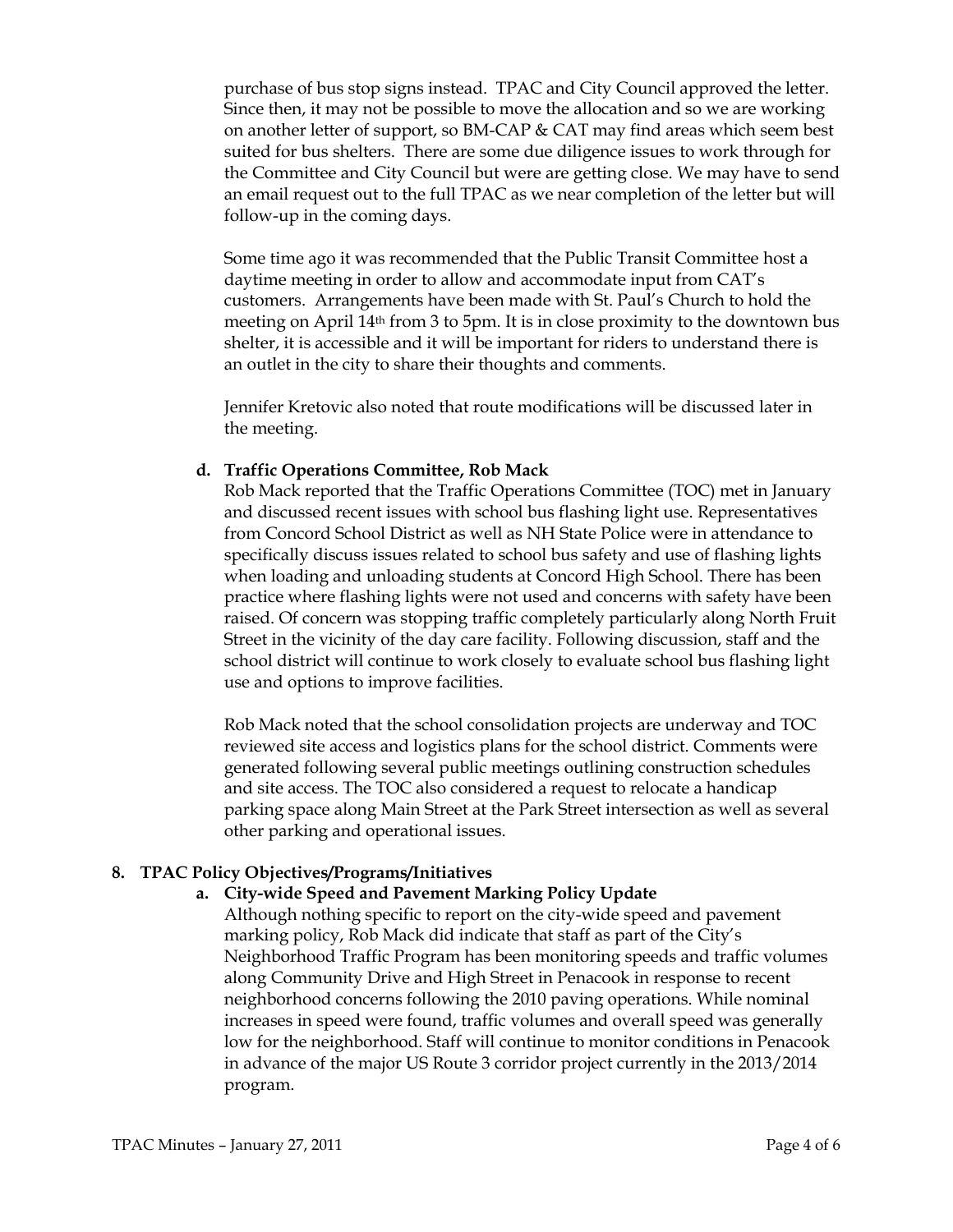#### **b. Concord Bike Master Plan Update**

See presentations and subcommittee reports above.

# **c. Riverfront Multi-use Path (Bow to Boscawen)**

See presentations and subcommittee reports above.

#### **9. Old Business**

### **a. TPAC Accomplishments – Develop list for publishing**

Ed Roberge distributed a copy of an unedited list of accomplishments obtained from each subcommittee and TPAC members. The initial thought was to compile a comprehensive list of accomplishments by type such as policy developments, procedural documents, physical improvement projects, as well as plans, reports, and studies. Following brief discussion, it was suggested that accomplishments be listed in similar functional order as the comprehensive transportation policy. Brent Todd agreed to draft a first pass of the document for initial review in anticipation of committee review at the February TPAC meeting. TPAC set a working date of February 18th to complete the first draft.

## **b. "Rethinking Main Street" – Downtown Streetscape Improvement Project** Jennifer Kretovic reported that the draft project study has been distributed to the project steering committee and is under review. The project team has spent considerable time discussing leakage surveys and how best to integrate the results into the final report document. Project team members have been reaching out to other communities to see how similar improvement projects have fared. The project team has focused its efforts on melding the streetscape concept plans with the economic development aspects of the project in a clear and concise communication package.

Jennifer Kretovic also reported that members of the project team completed a trip to Littleton, NH where a recent downtown project was completed. The purpose of the trip was to gather information regarding the economic and construction impacts of the downtown retailers and merchants. The project team reported that overall, while there were a number of problems associated with limited utility detail that resulted in project construction delays, the project appeared to be well supported and most downtown residents and businesses are appreciative of the project. The Littleton Town Manager noted that projects of this type only come every 30-50 years so a community should take full advantage of the opportunity. The trip resulted in information such as the need for benches and shade trees for the elderly and barrier–free access.

The project team is continuing its efforts in reviewing the final report and documents. The next public interest meeting will be scheduled in February with the downtown retailers. A brief video entitled "Insights to a Lively Downtown" has been placed on the Main Street Concord, Inc. website as a resource.

#### **10. New business**

**a. Status of CAT Fixed Route and Trolley Route Modifications, Jennifer Kretovic** Jennifer Kretovic reported that the Public Transit Committee has been working closely with CAT to review upcoming changes to the fixed bus routes.